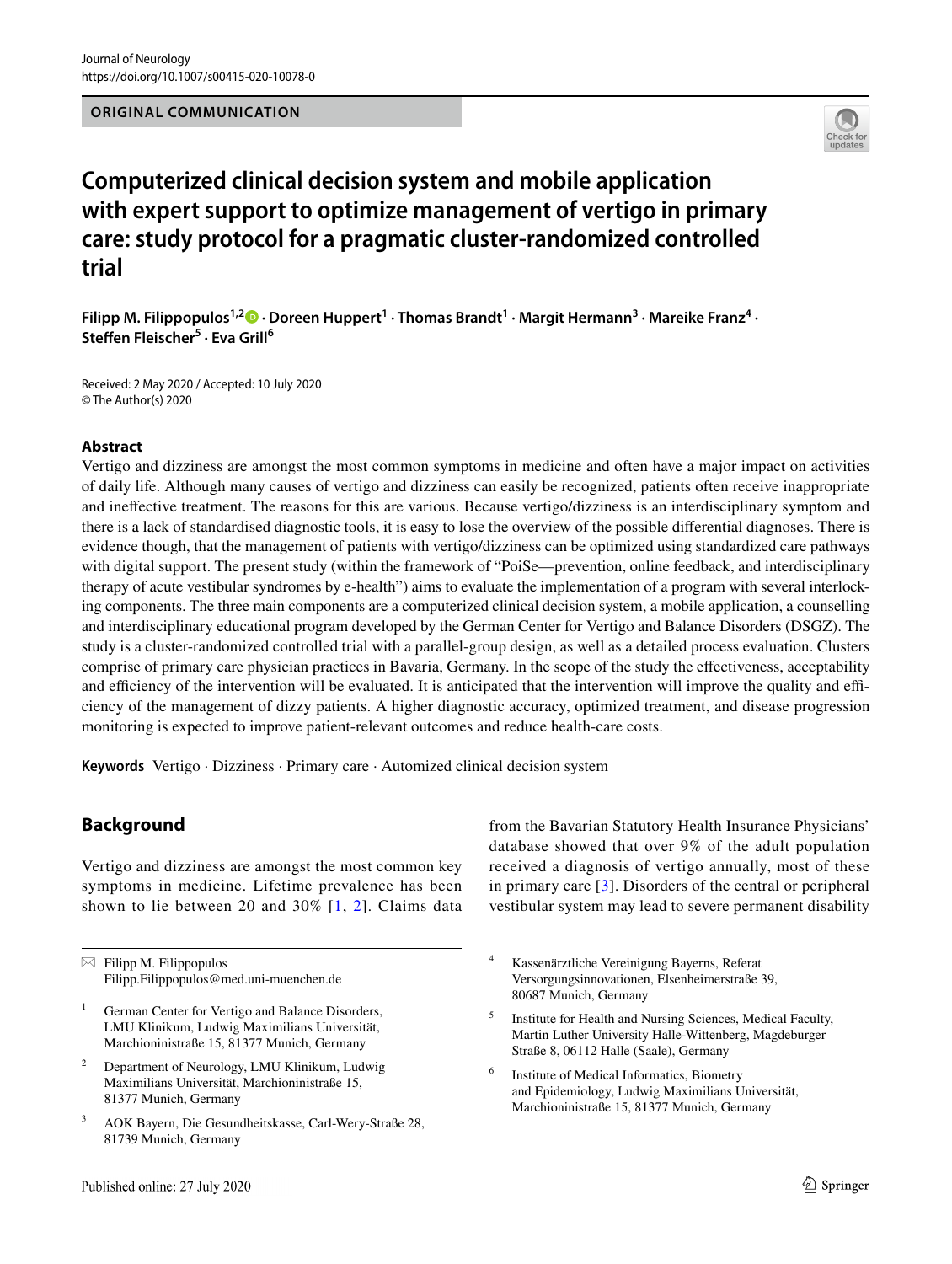or to considerable restrictions of daily life [\[4\]](#page-5-2). Although most syndromes—as a rule—can be correctly diagnosed and managed by specialists with interdisciplinary training [[5](#page-5-3)], there is still a large discrepancy between recommended and actual management of patients with vertigo [[6,](#page-5-4) [7](#page-5-5)]. This might lead not only to overuse of health care resources [[4](#page-5-2), [8\]](#page-5-6), but also to a prolonged clinical course and to the development of chronic complaints or somatization. Notably, primary care physicians perceive diagnosis and treatment of vertigo as complex and challenging while they feel that they risk missing life-threatening conditions such as stroke or neoplasms [[7](#page-5-5)]. Also, while monitoring symptom evolution under treatment, which is of the utmost relevance for the disease management, it has been noted that the resources of a typical primary care consultation are too limited to closely monitor patients with vertigo. Likewise, the narrow view of single aspects of the underlying disorders refects the compartmentalization of the clinical specializations (neurology, otorhinolaryngology, internal medicine, etc.) with non-uniform clinical guide-lines, and insufficient interdisciplinary cooperation [\[9\]](#page-5-7).

To overcome these problems of management, monitoring and lack of interdisciplinary consultation, various computerized solutions have been proposed. Computerized clinical decision support systems (CCDS) are technologies that aim to optimize clinical decision-making in situations of uncertainty and complexity [[10](#page-5-8)]. Evidence for their effectiveness has been shown for care process parameters such as the ordering of diagnostic tests [[11](#page-5-9)] or medication prescription. Evidence for their efectiveness on patient-reported outcomes, however, is still limited [[12\]](#page-5-10). Secondly, various mobile solutions for the management of chronic disease and risk factors, e.g. for type 2 diabetes [\[13\]](#page-5-11), bipolar disorders [\[14](#page-5-12)], headache [[15\]](#page-5-13) or congestive heart failure [\[16](#page-5-14)] that have the potential to facilitate monitoring therapy adherence and success are currently being developed. Thirdly, in remote rural areas tele-medicine applications are increasingly used to support primary care decisions with expert advice (e.g. in stroke [[17](#page-5-15)] or emergency medicine [[18](#page-5-16)]; for review see [\[19\]](#page-5-17)). All these solutions are often implemented as isolated interventions without overarching concept of care and without dedicated evaluation of the implementation processes and their barriers.

We therefore hypothesized that a combination of CCDS with an easy-to use mobile application and systematic expert support would be able to improve diagnostic accuracy and outcomes of patients presenting with acute vertigo syndromes in primary care, if supported by a large network of diferent stakeholders.

The objective of this study is therefore to evaluate the implementation of an innovative program with several interlocking components. Specifcally, we want to examine the

effectiveness, acceptability and efficiency of the new program in primary care.

# **Methods**

The study protocol follows the Standard Protocol Items: Recommendations for International Trials (SPIRIT).

### **Trial design**

The present study is a cluster-randomized controlled trial with a parallel-group design (PG-CRCT), including a 6-month pilot phase. A detailed process evaluation alongside the trial will be carried out.

Clusters will be primary care practices in Bavaria, one of Germany's 16 federal states with a population of about 13 millions. Clusters will be randomly assigned in a balanced 1:1 block design to either the intervention or the control group after inclusion into the main study. Concealed allocation of participating practices will be implemented centrally by an independent person that has no knowledge of the practice identity. The randomization sequence will be computer-generated. The size of the practice (number of patients per year) will be considered as a stratifcation factor. Practices with special focus on vestibular or balance disorders will be excluded.

The study will be submitted to the local ethics committee for approval and prospectively registered in the German Clinical Trials Register (DRKS) before inclusion of the frst patient.

#### **Participants**

*Clusters* Practices in Bavaria will be eligible if they are led by at least one primary care physician and have patients insured by the Allgemeine Ortskrankenkasse Bayern (AOK Bayern), one of the largest health insurance funds in Bavaria with approximately 4.5 millions insured patients. As insured patients are entitled to freely choose their physician and some patients might directly consult medical specialists, neurologists, otorhinolaryngologists and internal medicine specialists will be included in addition to family practitioners.

*Patients* Consenting patients will be eligible for inclusion if they newly consult a participating practice for acute vertigo or dizziness (ICD-10 codes (H81.1–H81.3, H81.8, H81.9, R42 with G63, E53.8, N95.1, G62, I951, H55 or F45.8), are at least 18 years old, and are mentally able to follow instructions. They must also be insured by the AOK Bayern. Patients will be excluded if they are sufering from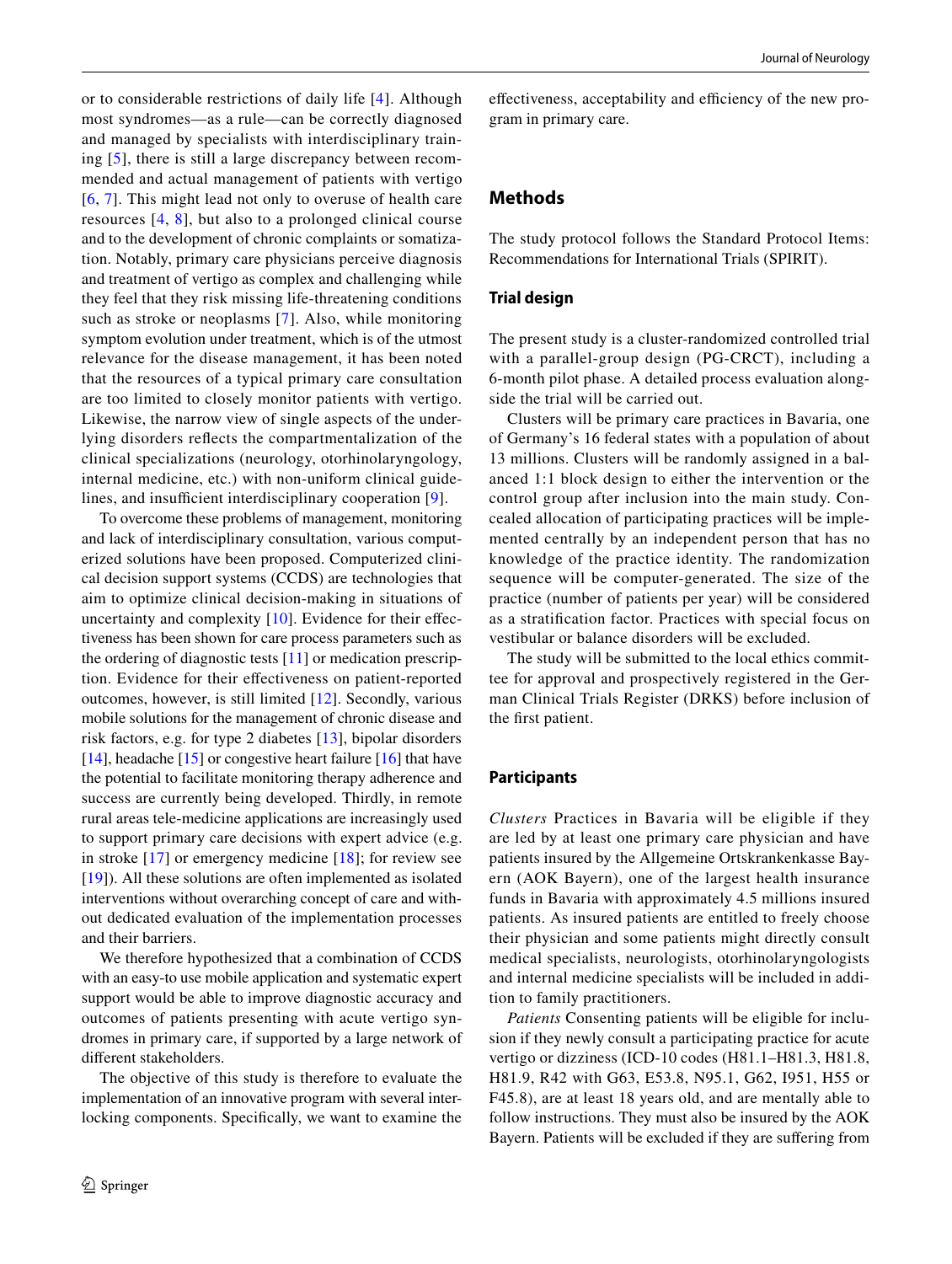<span id="page-2-0"></span>**Fig. 1** Summary of the process flow of the intervention. During the study period the German Center for Vertigo and Balance Disorders (DSGZ) will re-assess all patients for the purpose of validating the diagnosis and treatment. Further, the expert network will be established throughout the study period



a mental illness (e.g. dementia), or a terminal disease with a life expectancy of less than 12 months.

## **Intervention**

The intervention consists of three basic components: a web-based platform (CCDS), a mobile application, and a structured system for continuing medical education, expert support and auditing (see Fig. [1](#page-2-0)).

Patients presenting with acute vertigo at the physician's office will be eligible for inclusion in the study. After inclusion, the physician (family practitioner, neurologist, otorhinolaryngologist, internal specialist) will use the CCDS. The patient's answers to a few basic questions (e.g. How long does the vertigo last?), symptoms (e.g. vomiting) and clinical fndings (e.g. horizontal nystagmus) will be analysed by an AI-based algorithm. Subsequently suggestions are offered to the physician for a) a categorization of the possible underlying syndrome (e.g. peripheral vs. central vertigo), b) required diagnostic procedures, c) treatment options, and d) referral to physicians with a diferent medical speciality (e.g. referral from a family practitioner to a neurologist). Additionally, the physician will receive a warning message when symptoms of a severe underlying disease are noted (e.g. skew deviation in cerebral stroke).

Questionnaires and underlying decision algorithms are based on national and international guidelines and the International Classifcation of Vestibular Disorders (ICVD) of the Bárány Society.

After the diagnostic process has been completed, the patient is given access to a mobile application (app). This application informs the patient about the underlying disease, supports the therapeutic process and monitors the course of

the disease. The app is personalized to the patient's demographic data (age, gender, language, visual impairment) and to the diagnosis. Furthermore, patients will be instructed to fll out a vertigo/dizziness diary on a daily basis. A newly developed, AI-based algorithm then monitors the information gathered from the diary and correlates it with the individual disease. Additionally, an integrated video documentation and analysis system will analyse eye movements and gait abnormalities by the means of pattern recognition (e.g. neuronal networks, deep learning algorithms) [[20](#page-5-18)[–22\]](#page-5-19). It will be used to objectify the diagnosis and classify patient's self-recorded symptoms.

In case of an unwanted outcome, e.g. signs of a somatization disorder or no visible improvement of symptoms, the app informs the patient and the physician about this development and suggests that the diagnosis and treatment be reconsidered. The physician additionally has access to an expert network for further support.

The expert network will be established throughout the study period. Physicians with special interest in vestibular disorders, taking geographic criteria into consideration, will be selected to participate in interdisciplinary professional training sessions, video-based case review sessions and consultations by phone. The aim is to create a broad network of physicians that are able to correctly diagnose and treat patients with vertigo/dizziness using an interdisciplinary approach. This is especially relevant for rural areas or regions with a sparse medical network. The expert network overall is intended to complement the digital solution.

The anticipated contents of the three main components are summarized in Fig. [2](#page-3-0). The intervention will be tested in a 6-month pilot period. Adaptations of the intervention and the contents after this time-period are possible (see below).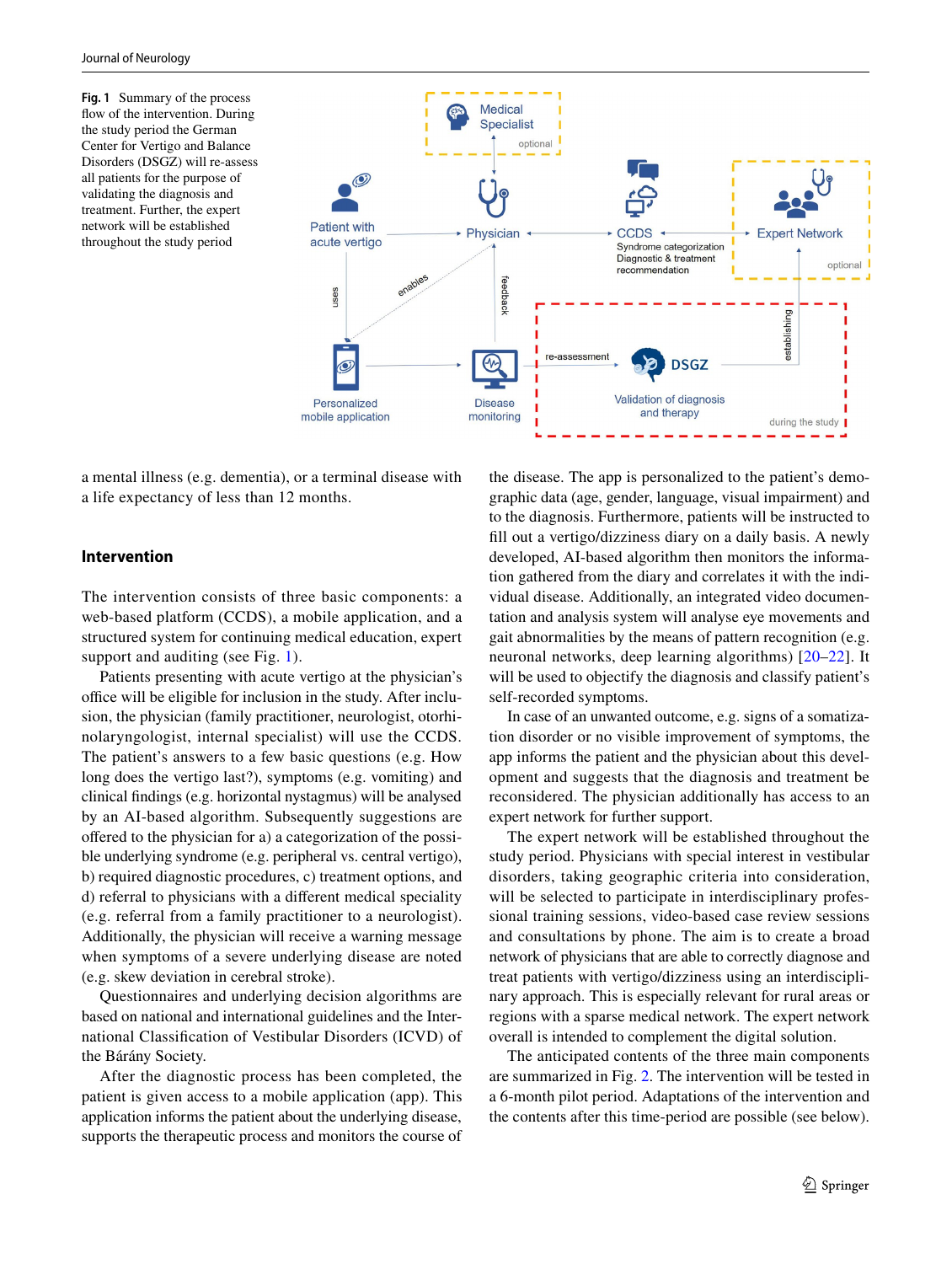<span id="page-3-0"></span>

# **Data collection procedures**

Data will be collected at physician (cluster) and patient level. Patient data will be collected at inclusion and after 3 and 6 months. After three months, all patients will be invited to be re-assessed at the German Center for Vertigo and Balance Disorders (DSGZ; see Fig. [1\)](#page-2-0), an outpatient tertiary university unit specialized in the diagnosis and treatment of vertigo and balance disorders. Re-assessments will be blinded to the initial diagnosis and to the study group. Data management will follow the General Data Protection Regulation.

# **Measures**

The outcomes were chosen to measure the effectiveness, acceptability and efficiency of the intervention at provider (cluster) and patient level.

To measure efectiveness at the provider level, the accuracy of diagnoses made by the primary care physician will be evaluated by re-assessment at the DSGZ. Primary efectiveness outcomes at the patient level will be measured using the Dizziness Handicap Inventory (DHI), a validated instrument for measuring disease-specifc quality of life and participation in social life [[23\]](#page-5-20). The DHI scores between 0 and 100, with higher scores indicating a decrease in quality of life. Generic quality of life will be measured using the EuroQol-5D (EQ-5D) [[24\]](#page-5-21).

The acceptability and feasibility of the intervention will be assessed using a mixed methods approach. Qualitative data will be ascertained by purposeful sampling through individual and group interviews [\[25](#page-5-22)]. Quantitative data will be gathered by questionnaires and standardized documentation of the processes throughout the entire study period (including access data generated from the web-platform and the mobile application).

Efficiency will be assessed in terms of the utilization of health care services and the respective costs. To this end, routine data provided by the health insurer AOK Bayern will be linked to individual patient data from the trial. We will concentrate on outpatient visits, hospitalizations, visits to the emergency room, and imaging, because these seem to be the major cost drivers [\[26\]](#page-5-23).

#### **Process evaluation**

Process evaluation will be conducted according to the guidelines of the Medical Research Council (MRC) Framework for evaluating complex interventions [\[27\]](#page-5-24). During an initial 6-month pilot period, the acceptance and feasibility of the intervention and its components will be evaluated using a mixed-methods approach. In the following main trial (16 months of recruitment of patients) the processes and quality of the implementation will be evaluated. We will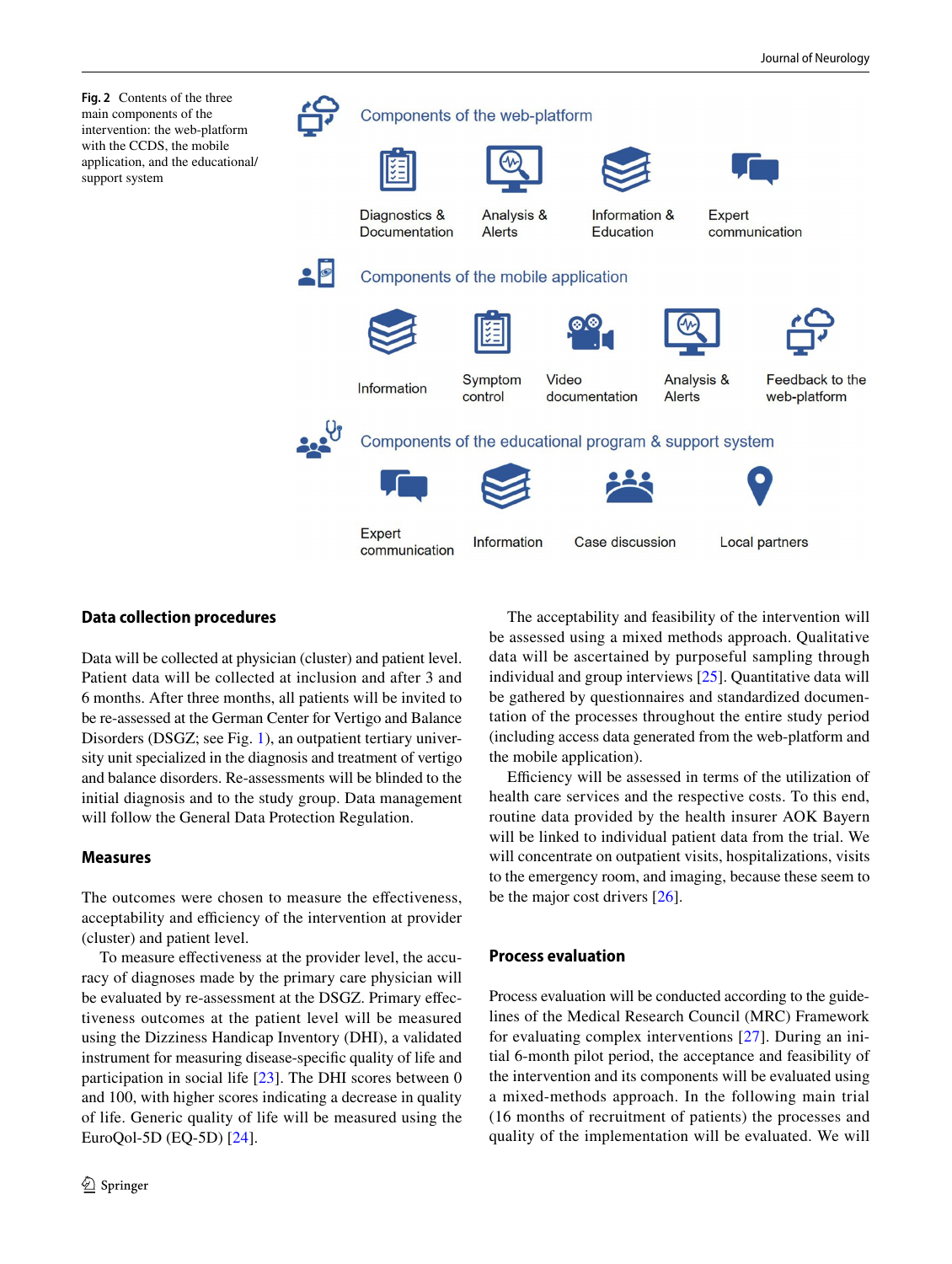evaluate various aspects, including the structure and performance of the included practices, implementation fdelity, satisfaction with the intervention and implementation, assessment of scalability, and documentation and assessment of unexpected effects. Auditing will include quality parameters such as study protocol adherence and number of protocol violations, data quality, and adherence to data protection protocols.

#### **Harms**

The intervention is not expected to lead to any adverse events. Serious unexpected effects believed to be related to the intervention will be collected and recorded according to the GCP from randomization of the frst patient through 90 days after the inclusion of the last patient. In this case the intervention will be discontinued, and the patient will be referred to a medical expert.

#### **Sample size**

A diference of 6–10 points in the DHI with a standard deviation of 20 points is assumed to be a relevant clinical diference. This corresponds to an efect size of between 0.3 and 0.5 [[6](#page-5-4)]. A two-sided t-test for independent groups with an efect size of 0.3, an alpha of 0.05 and beta of 0.20 (power =  $80\%$ ) results in a sample size of  $n = 352$ individuals. The inclusion of 10 patients per cluster was assumed with a drop-out rate of 10%, which corresponds to the drop-out rate of similar studies [\[28,](#page-5-25) [29](#page-5-26)]. Therefore, the inclusion of nine patients per cluster was assumed. Taking into account a conservative inter-cluster correlation coefficient (ICC) of 0.04 [ $30$ ], a design effect (DE) of 1.32 was calculated ( $DE = 1 + (k-1) \times ICC$ ). This results in a sample size of  $n = 468$  patients (234 in the intervention program and 234 in the standard care) and thus 52 clusters. At the level of the clusters, a drop-out rate of 2 clusters per study arm can be expected [[31\]](#page-5-28). To further compensate for possible variations in patient recruitment of the clusters, two additional clusters per study arm were considered. Thus, a total of 60 clusters with 600 patients was calculated.

The additional 6-month pilot phase will include 10 clusters with an expected recruitment of 10 patients per cluster (total  $n = 100$  patients; 50 for each study arm). The aim of the pilot phase is to gather information to optimize the study processes (recruitment, randomisation, data gathering, etc.) and to adapt/improve the CCDS and mobile application. The measured outcomes of the pilot phase will not be included in the evaluation and statistical analysis of the main study.

## **Discussion**

We expect that the intervention will improve the quality and efectiveness of the management of patients presenting with acute vertigo or dizziness.

The intervention is expected to optimize the diagnostic decision process, thus, leading to a timely and more efective therapy and a relevant improvement of patient-relevant outcomes. Also, the mobile application will facilitate treatment adherence and symptom management.

Potential limitations that have to be considered include issues of acceptability and usability of the mobile application and interoperability of the web solution. Special needs of persons with disabilities and older persons will have to be considered. This increased diagnostic accuracy and optimized treatment has the potential to improve long term outcomes and reduce health-care costs by reducing the number of diagnostic procedures, the number of consultations, and the treatment costs.

**Acknowledgements** Open Access funding provided by Projekt DEAL. We thank Katie Göttlinger for copy-editing the manuscript.

**Funding** The study is funded by the Federal Joint Committee (G-BA) under the funding ID 01NVF19030.

#### **Compliance with ethical standards**

**Conflicts of interest** The authors declare that they have no competing fnancial interests.

**Ethical approval** The study will be submitted to the local ethics committee for approval and prospectively registered in the German Clinical Trials Register (DRKS) before inclusion of the frst patient.

**Informed consent** Informed consent will be obtained from all participants in the study in accordance with the Declaration of Helsinki.

**Open Access** This article is licensed under a Creative Commons Attribution 4.0 International License, which permits use, sharing, adaptation, distribution and reproduction in any medium or format, as long as you give appropriate credit to the original author(s) and the source, provide a link to the Creative Commons licence, and indicate if changes were made. The images or other third party material in this article are included in the article's Creative Commons licence, unless indicated otherwise in a credit line to the material. If material is not included in the article's Creative Commons licence and your intended use is not permitted by statutory regulation or exceeds the permitted use, you will need to obtain permission directly from the copyright holder. To view a copy of this licence, visit<http://creativecommons.org/licenses/by/4.0/>.

# **References**

<span id="page-4-0"></span>1. Neuhauser H, Radtke A, Von Brevern M, Feldmann M, Lezius F, Ziese T, Lempert T (2006) Migrainous vertigo: prevalence and impact on quality of life. Neurology 67(6):1028–1033